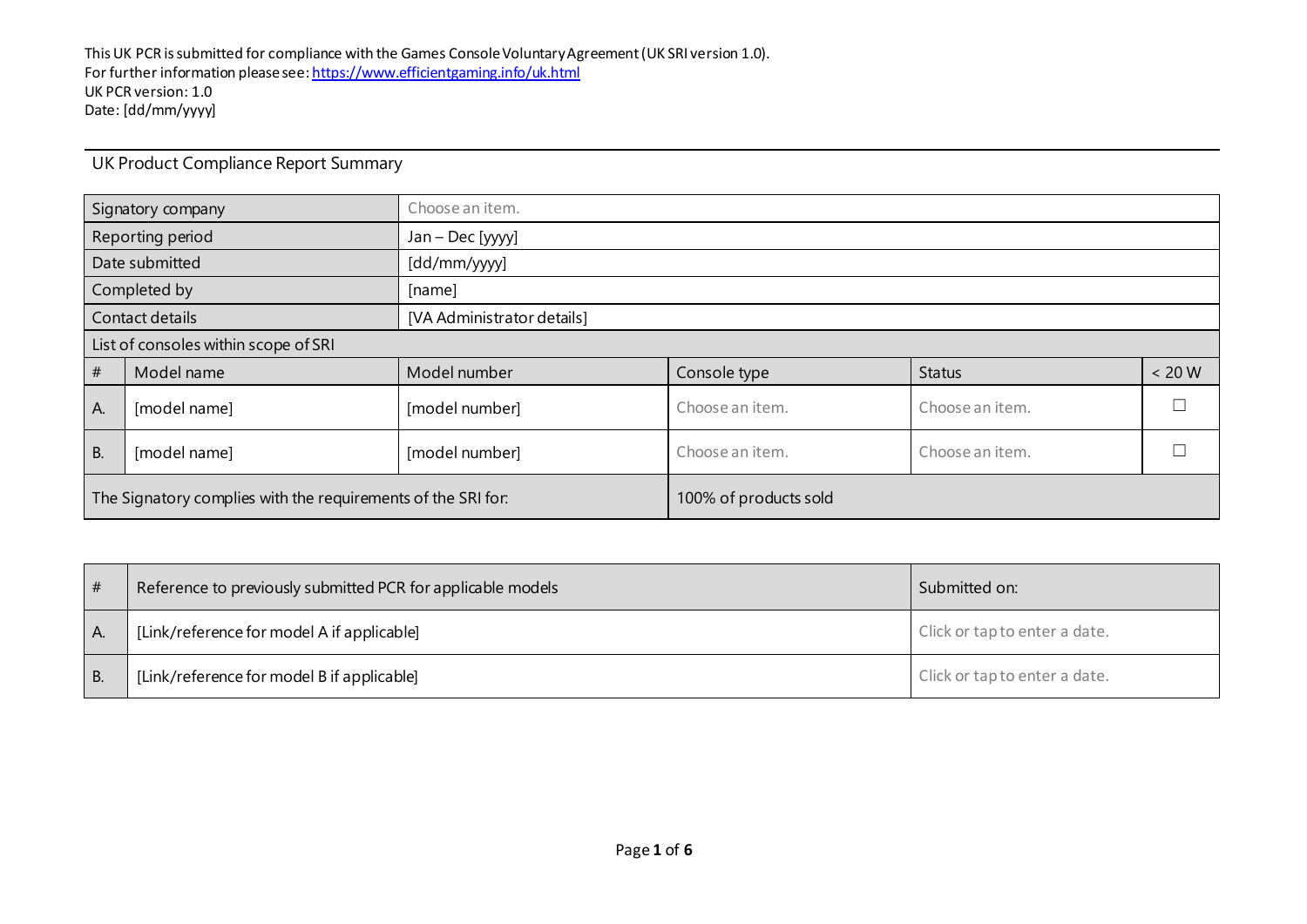☐ UK Product Compliance Report (A)

| I A. | Model name                   | Imodel namel    | Model number  | l Imodel numberl | 20 W |  |
|------|------------------------------|-----------------|---------------|------------------|------|--|
|      | Console type                 | Thoose an item. | <b>Status</b> | Choose an item.  |      |  |
|      | Additional model information |                 |               |                  |      |  |

Section 1.a

|      | The following information and documents are submitted in support of this                                                                                                | References to documentation / hyperlink |
|------|-------------------------------------------------------------------------------------------------------------------------------------------------------------------------|-----------------------------------------|
|      | declaration by the references provided<br>Information on the energy-saving potential of power management.                                                               |                                         |
| 1.1  | (Section 3.1)                                                                                                                                                           |                                         |
| 1.2  | Information on default regulatory standby mode when the Games<br>Console is powered-down. (Section 3.1)                                                                 |                                         |
| 1.3  | Information on the default auto power-down time settings. (Section<br>3.1)                                                                                              |                                         |
| 1.4  | Information on how to change time settings for auto power-down.<br>(Section 3.1)                                                                                        |                                         |
| 1.5  | References to further information on other available low power<br>modes. (Section 3.1)                                                                                  |                                         |
| 1.6  | Information on console power consumption of navigation, media play,<br>gaming, regulatory standby mode(s) and other user-enabled low power<br>conditions. (Section 3.1) |                                         |
| 1.7  | Information on availability of end-of-life processing, refurbishment,<br>out-of-warranty services. (Section 3.2)                                                        |                                         |
| 1.8  | Information on product life extension: explanation on how to keep the<br>consoles in good working condition. (Section 3.2)                                              |                                         |
| 1.9  | Information on product life extension: how to delete personal data.<br>(Section 3.2)                                                                                    |                                         |
| 1.10 | Information on product life extension: options available (if any) to<br>consumers to upgrade the performance of their consoles. (Section 3.2)                           |                                         |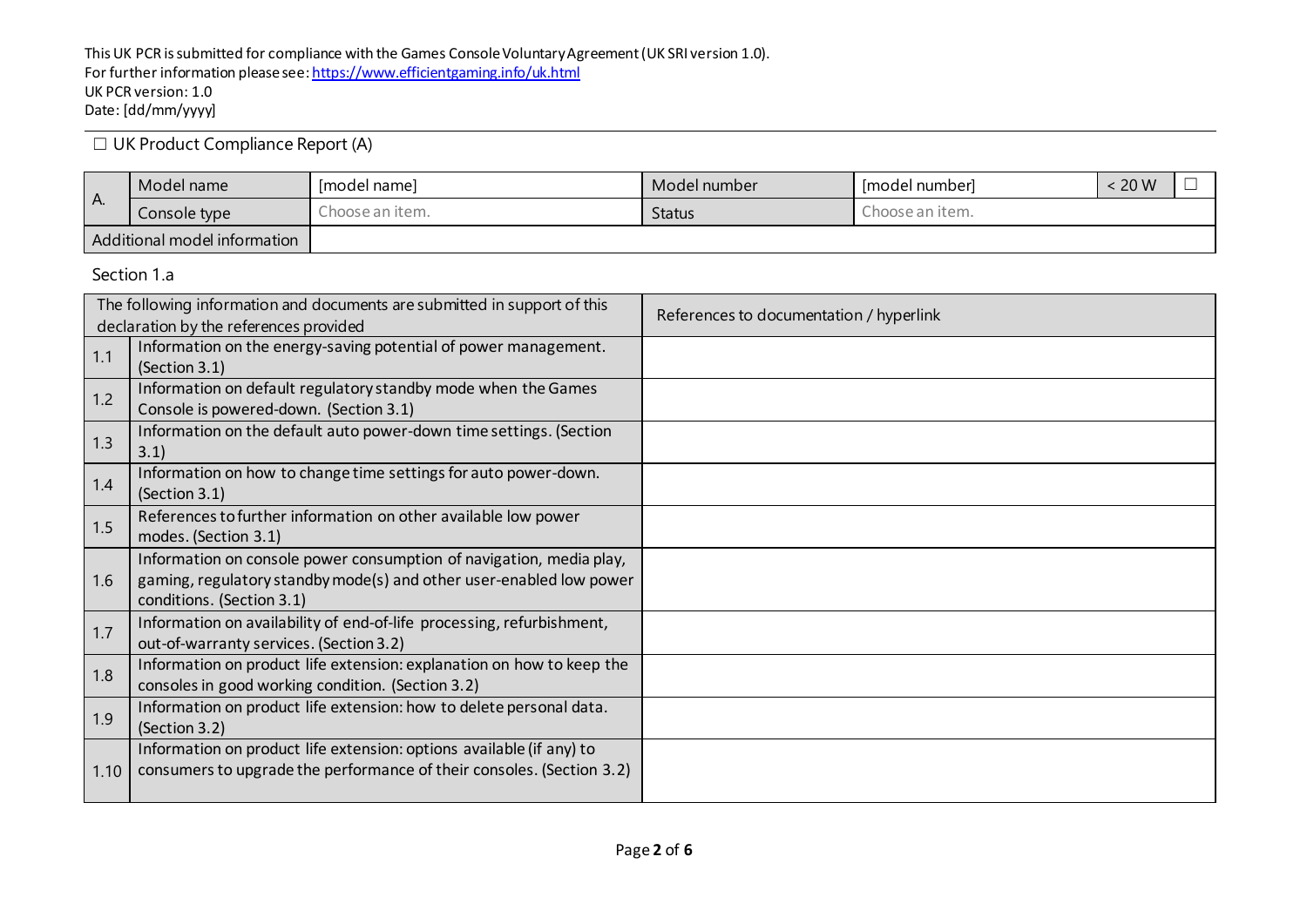This UK PCR is submitted for compliance with the Games Console Voluntary Agreement (UK SRI version 1.0). For further information please se[e: https://www.efficientgaming.info/uk.html](https://www.efficientgaming.info/uk.html) UK PCR version: 1.0 Date: [dd/mm/yyyy]

| Clear and consistent information, based on CENELEC standards,          |
|------------------------------------------------------------------------|
| regarding the repairability of the console is available. (Section 3.2) |

Section 1.b

| The Signatory company also confirms via this Product Compliance Report the following |                                                                                                                         | Confirmed by the Signatory |
|--------------------------------------------------------------------------------------|-------------------------------------------------------------------------------------------------------------------------|----------------------------|
| 1.12                                                                                 | Technical documentation, as requested in Section 3.2.2, is made available to authorized repair services.                |                            |
|                                                                                      | Product disassembly instructions, as requested in Section 3.2.2, are made available to repair and recycling operations. |                            |

Section 2.

| # | Reasons for non-compliance | Supporting documentation / reference / hyperlink |
|---|----------------------------|--------------------------------------------------|
|   |                            |                                                  |
|   |                            |                                                  |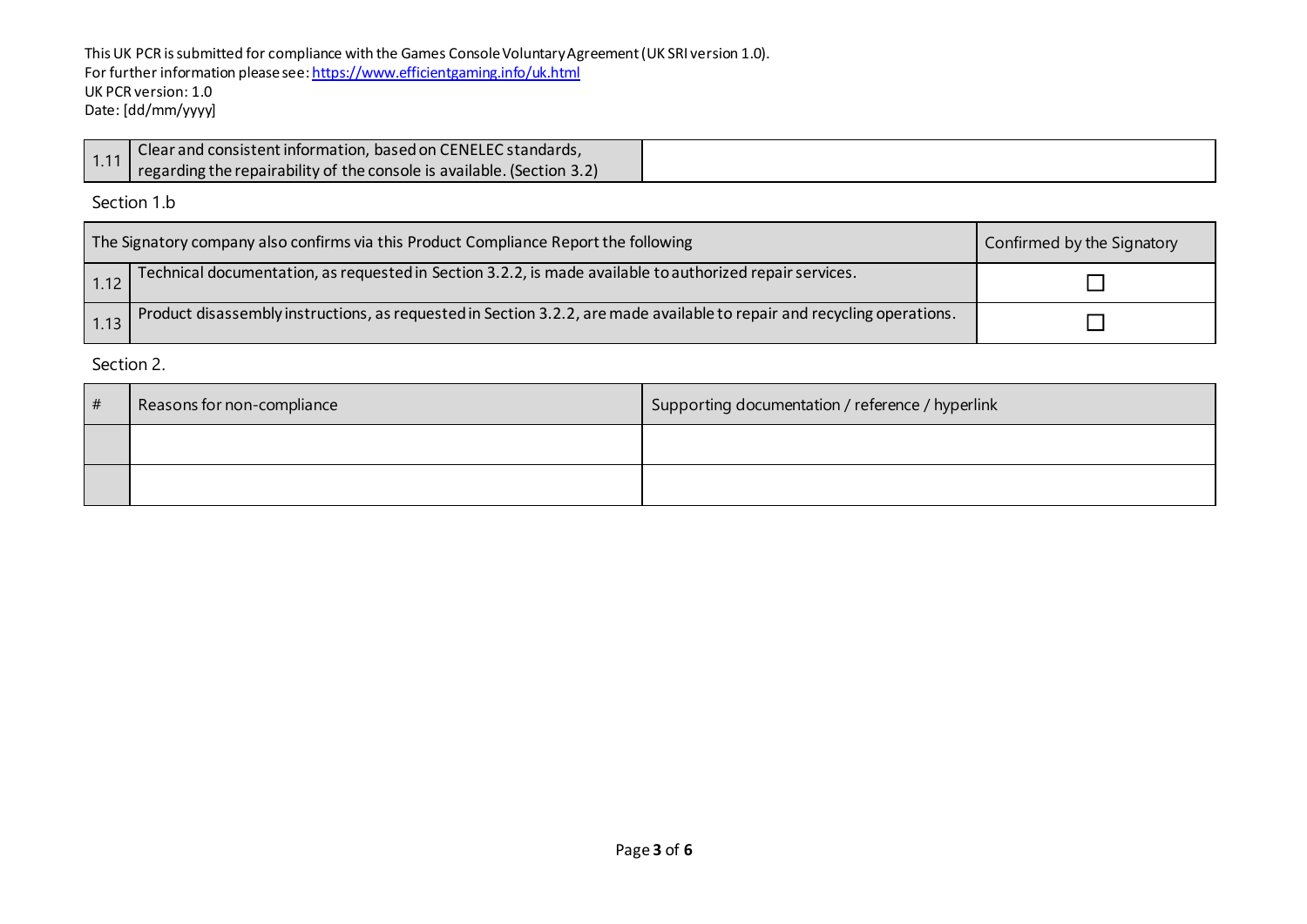UK Product Compliance Report (B)

| l B                          | Model name   | [model name]    | Model number  | Imodel numberl  | 20 W |  |
|------------------------------|--------------|-----------------|---------------|-----------------|------|--|
|                              | Console type | Ihoose an item. | <b>Status</b> | Ihoose an item. |      |  |
| Additional model information |              |                 |               |                 |      |  |

Section 1.

| The following information and documents are submitted in support of this |                                                                       | References to documentation / hyperlink |
|--------------------------------------------------------------------------|-----------------------------------------------------------------------|-----------------------------------------|
|                                                                          | declaration by the references provided                                |                                         |
| 1.1                                                                      | Information on the energy-saving potential of power management.       |                                         |
|                                                                          | (Section 3.1)                                                         |                                         |
| 1.2                                                                      | Information on default regulatory standby mode when the Games         |                                         |
|                                                                          | Console is powered-down. (Section 3.1)                                |                                         |
|                                                                          | Information on the default auto power-down time settings. (Section    |                                         |
| 1.3                                                                      | 3.1)                                                                  |                                         |
|                                                                          | Information on how to change time settings for auto power-down.       |                                         |
| 1.4                                                                      | (Section 3.1)                                                         |                                         |
| 1.5                                                                      | References to further information on other available low power        |                                         |
|                                                                          | modes. (Section 3.1)                                                  |                                         |
|                                                                          | Information on console power consumption of navigation, media         |                                         |
| 1.6                                                                      | play, gaming, regulatory standby mode(s) and other user-enabled low   |                                         |
|                                                                          | power conditions. (Section 3.1)                                       |                                         |
|                                                                          | Information on availability of end-of-life processing, refurbishment, |                                         |
| 1.7                                                                      | out-of-warranty services. (Section 3.2)                               |                                         |
|                                                                          | Information on product life extension: explanation on how to keep     |                                         |
| 1.8                                                                      | the consoles in good working condition. (Section 3.2)                 |                                         |
|                                                                          | Information on product life extension: how to delete personal data.   |                                         |
| 1.9                                                                      | (Section 3.2)                                                         |                                         |
|                                                                          | Information on product life extension: options available (if any) to  |                                         |
| 1.10                                                                     | consumers to upgrade the performance of their consoles. (Section      |                                         |
|                                                                          | 3.2)                                                                  |                                         |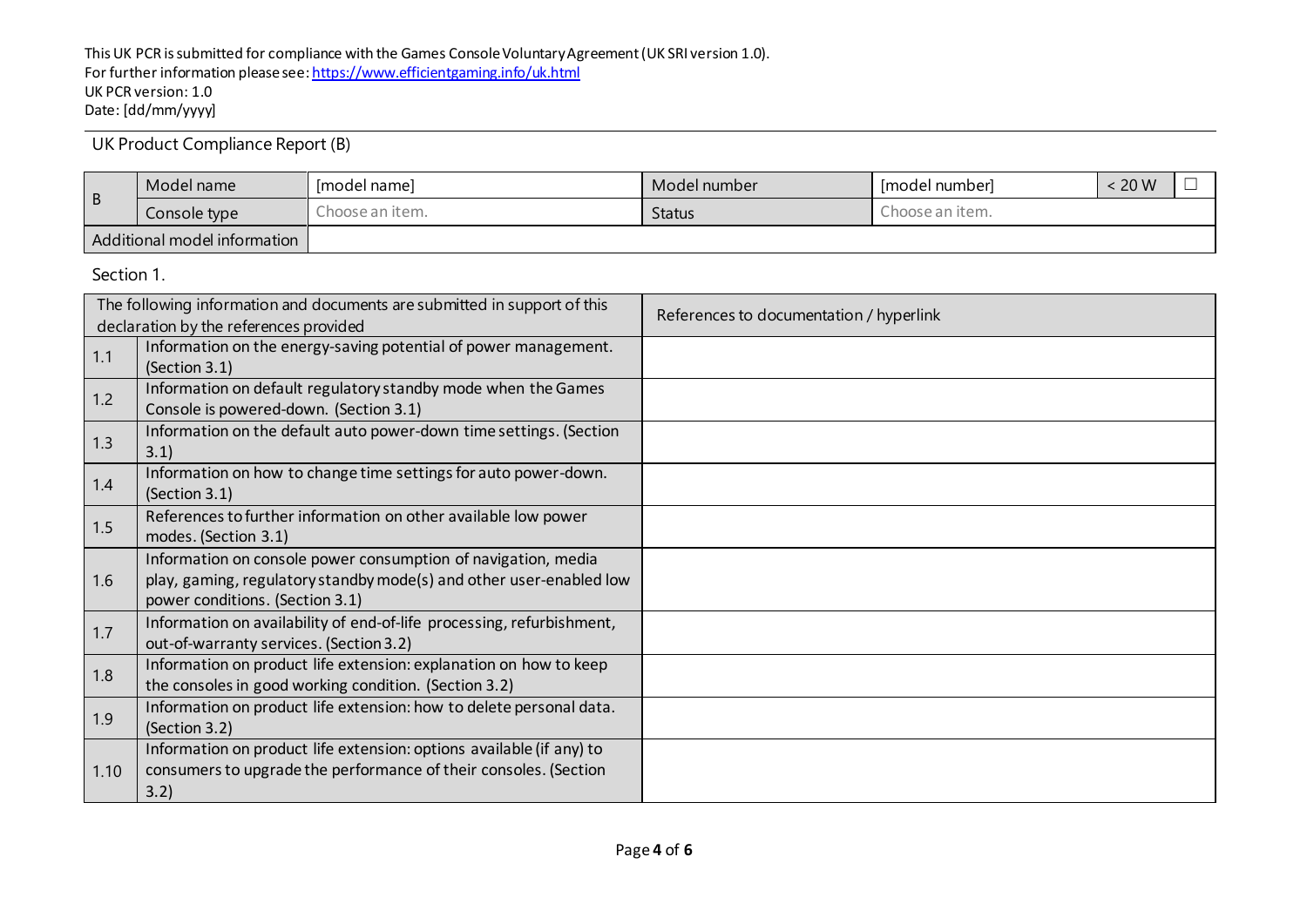This UK PCR is submitted for compliance with the Games Console Voluntary Agreement (UK SRI version 1.0). For further information please se[e: https://www.efficientgaming.info/uk.html](https://www.efficientgaming.info/uk.html) UK PCR version: 1.0 Date: [dd/mm/yyyy]

|      | 1 Clear and consistent information, based on CENELEC standards,       |
|------|-----------------------------------------------------------------------|
| 1.11 | regarding the reparability of the console is available. (Section 3.2) |

Section 1.b

| The Signatory company also confirms via this Product Compliance Report the following |                                                                                                                         | Confirmed by the Signatory |
|--------------------------------------------------------------------------------------|-------------------------------------------------------------------------------------------------------------------------|----------------------------|
| 1.12                                                                                 | Technical documentation, as requested in Section 3.2.2, is made available to authorized repair services.                |                            |
| 1.13                                                                                 | Product disassembly instructions, as requested in Section 3.2.2, are made available to repair and recycling operations. |                            |

Section 2.

| # | Reasons for non-compliance | Supporting documentation / reference / hyperlink |
|---|----------------------------|--------------------------------------------------|
|   |                            |                                                  |
|   |                            |                                                  |